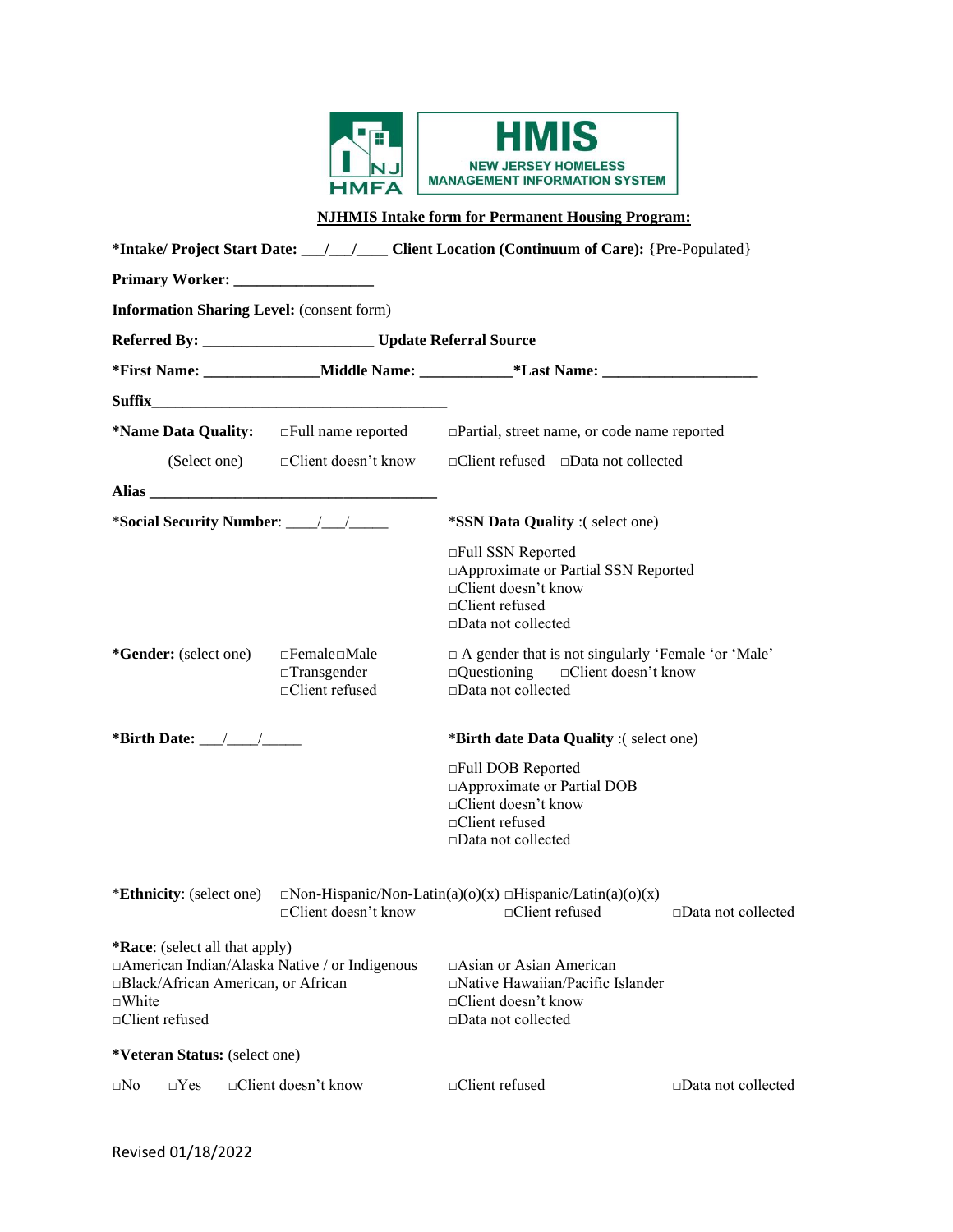### **Prior Living Situation**

### **\*Type of Residence:** (select one)

#### **-Homeless Situation-**

□Place not meant for habitation (e.g., a vehicle, an abandoned building, bust/train subway station/airport or anywhere outside)

□Emergency Shelter, including hotel or motel paid for with emergency shelter voucher, or RHY-funded Host Home Shelter

□Safe Haven

#### **-Institutional Situations-**

□Foster care home or foster care group home

□Hospital or other residential non-psychiatric medical facility

 $\Box$ Jail, prison or juvenile detention facility

□Long-term care facility or nursing home

□Psychiatric Hospital or other psychiatric facility

□Substance abuse treatment facility or detox center

#### **-Temporary and Permanent Housing Situation-**

□Residential project or halfway house with no homeless criteria

□Hotel or motel paid for without emergency shelter voucher

 $\Box$ Transitional housing for homeless persons (including homeless youth)

□Host Home (non-crisis)

□Staying or living in a friend's room, apartment or house

□Staying or living in a family member's room, apartment or house

□Rental by client, with GPD TIP subsidy

□Rental by client, with VASH subsidy

 $\Box$ Permanent Housing (other than RRH) for formerly homeless persons

□Rental by client, with RRH or equivalent subsidy

□Rental by client, with HCV voucher (tenant or project based)

□Rental by client in a public housing unit

□Rental by client, no ongoing housing subsidy

 $\Box$ Rental by client, with other ongoing housing subsidy

 $\Box$ Owned by client, with ongoing housing subsidy

Revised 01/18/2022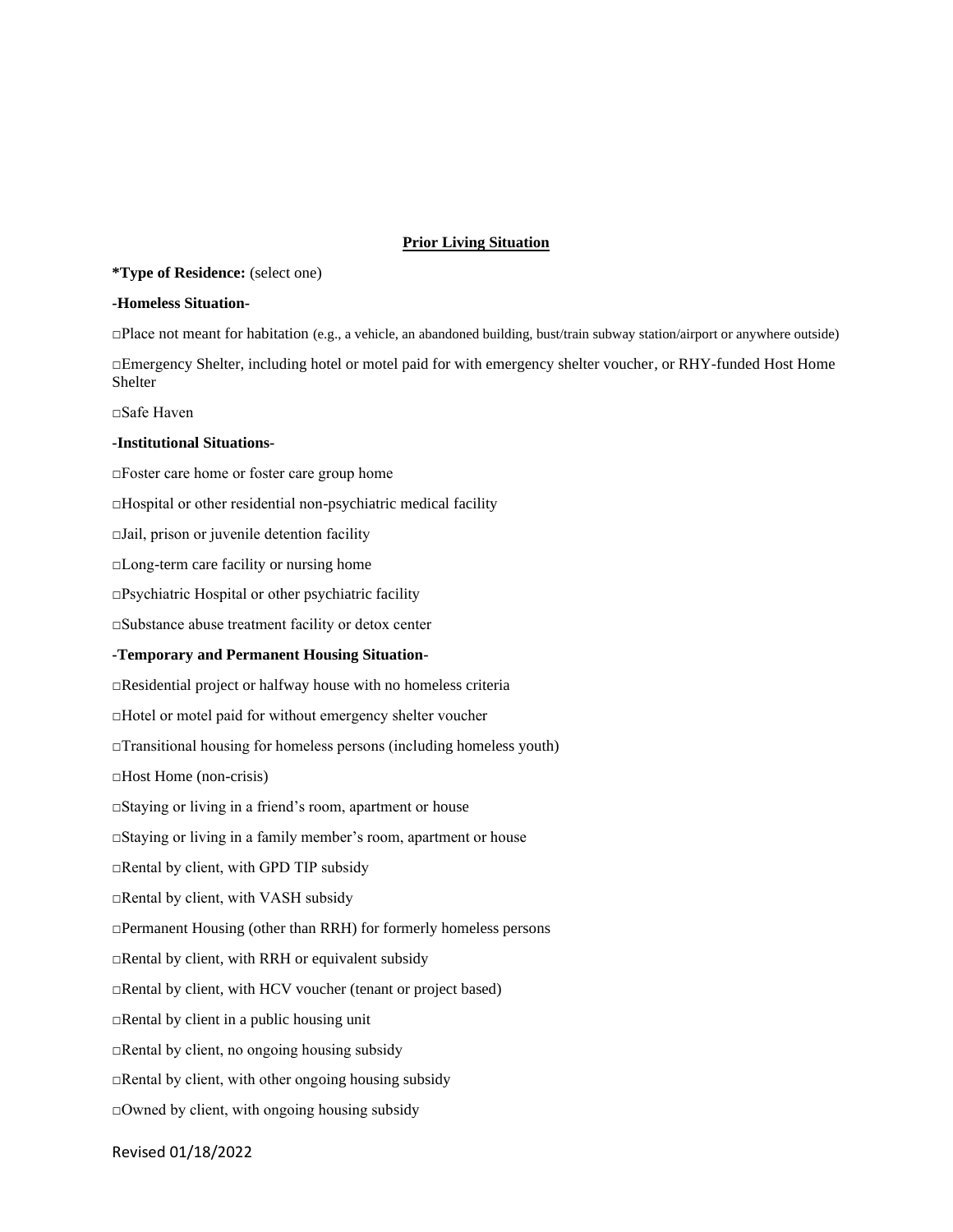| $\Box$ Owned by client, no ongoing housing subsidy                                                                                      |                                                                                                                |  |  |  |  |
|-----------------------------------------------------------------------------------------------------------------------------------------|----------------------------------------------------------------------------------------------------------------|--|--|--|--|
| -Unknown Options-                                                                                                                       |                                                                                                                |  |  |  |  |
| □Client doesn't know                                                                                                                    |                                                                                                                |  |  |  |  |
| □Client refused                                                                                                                         |                                                                                                                |  |  |  |  |
| □Data not collected                                                                                                                     |                                                                                                                |  |  |  |  |
| *Length of stay in previous place: (select one)                                                                                         |                                                                                                                |  |  |  |  |
| $\Box$ One night or less                                                                                                                | $\Box$ Two to six nights                                                                                       |  |  |  |  |
| $\square$ One week or more, but less than one month                                                                                     | $\Box$ One month or more, but less than 90 day's                                                               |  |  |  |  |
| $\square$ 90 days or more, but less than one year                                                                                       | $\Box$ One year or longer                                                                                      |  |  |  |  |
| □Client doesn't know                                                                                                                    | □Client refused                                                                                                |  |  |  |  |
| □Data not collected                                                                                                                     |                                                                                                                |  |  |  |  |
|                                                                                                                                         |                                                                                                                |  |  |  |  |
| in the past three years including today: (select one)                                                                                   | *(Regardless of where they stayed last night) Number of times the client has been on the streets, in ES, or SH |  |  |  |  |
| $\Box$ One Time<br>$\square$ Two Times<br>$\Box$ Three Times                                                                            | $\Box$ Four or more times<br>□Client doesn't know                                                              |  |  |  |  |
| □ Client Refused □ Data not collected                                                                                                   |                                                                                                                |  |  |  |  |
| *Total number of months homeless on the street, in ES or SH in the past three years: (select one)                                       |                                                                                                                |  |  |  |  |
| $\Box$ One month (this time is the first month)<br>$\square$                                                                            | $\Box$ 3<br>$\square 4$<br>$\square 5$<br>$\neg 6$<br>$\square 8$<br>$\Box$ 7                                  |  |  |  |  |
| $\Box$ More than 12 months<br>$\Box$ 10<br>$\Box$ 11<br>$\Box$ 12<br>□9                                                                 | $\Box$ Client doesn't know<br>□Client Refused                                                                  |  |  |  |  |
| □Data not collected                                                                                                                     |                                                                                                                |  |  |  |  |
| <b>Chronically Homeless (auto-calculated)</b>                                                                                           |                                                                                                                |  |  |  |  |
|                                                                                                                                         | <b>Housing Move-In Date</b>                                                                                    |  |  |  |  |
| Has the client been placed into Permanent Housing?                                                                                      |                                                                                                                |  |  |  |  |
| $\square$ No $\square$ Yes                                                                                                              |                                                                                                                |  |  |  |  |
| (If Yes) Specify Permanent Housing Move In Date ________________________________                                                        |                                                                                                                |  |  |  |  |
|                                                                                                                                         |                                                                                                                |  |  |  |  |
|                                                                                                                                         |                                                                                                                |  |  |  |  |
| *Income from any source: $\square$ No $\square$ Yes $\square$ Client doesn't know $\square$ Client refused $\square$ Data not collected |                                                                                                                |  |  |  |  |
| *Monthly Income Sources: (select all that apply)                                                                                        |                                                                                                                |  |  |  |  |
| □Earned Income \$                                                                                                                       | □Unemployment Insurance \$                                                                                     |  |  |  |  |
| □Supplemental Security Income SSI: \$                                                                                                   | □ Social Security Disability Income SSDI \$                                                                    |  |  |  |  |
| □VA Service-Connected Disability Compensation \$                                                                                        | □VA Non-Service-Connected Disability Pension \$                                                                |  |  |  |  |
|                                                                                                                                         | □Worker's compensation \$                                                                                      |  |  |  |  |
| □Temporary Assistance for Needy FamiliesTANF \$_ □General Public Assistance \$_____                                                     |                                                                                                                |  |  |  |  |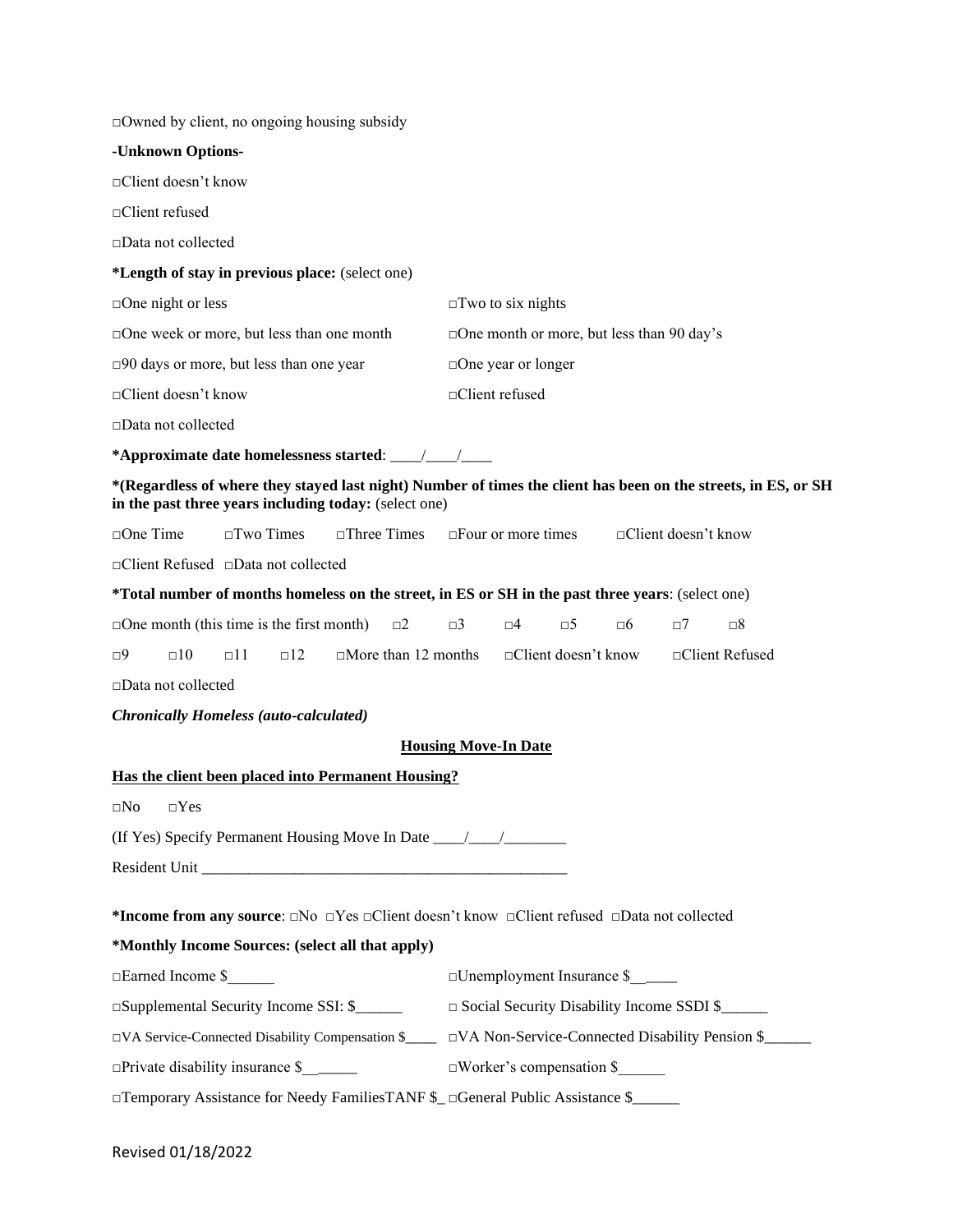| □Retirement income from SSA \$                                                                                                                  |                                                                                       | $\Box$ Pension or retirement income from a former job \$ |  |  |  |  |
|-------------------------------------------------------------------------------------------------------------------------------------------------|---------------------------------------------------------------------------------------|----------------------------------------------------------|--|--|--|--|
| $\Box$ Child Support \$                                                                                                                         |                                                                                       | □Alimony or other spousal support \$                     |  |  |  |  |
| $\Box$ Other \$                                                                                                                                 |                                                                                       |                                                          |  |  |  |  |
|                                                                                                                                                 |                                                                                       |                                                          |  |  |  |  |
| *Non-Cash Benefits from any source: (select one)                                                                                                |                                                                                       |                                                          |  |  |  |  |
| $\Box$ No $\Box$ Yes $\Box$ Client doesn't know $\Box$ Client refused $\Box$ Data not collected                                                 |                                                                                       |                                                          |  |  |  |  |
| *Non-Cash Benefits: (select all that apply)                                                                                                     |                                                                                       |                                                          |  |  |  |  |
| $\Box$ SNAP (Food Stamps)                                                                                                                       | $\Box$ Special Supplemental Nutrition Program for Women, Infants, &<br>Children (WIC) |                                                          |  |  |  |  |
| □TANF Child Care services                                                                                                                       | □TANF transportation services                                                         |                                                          |  |  |  |  |
| □ Other TANF-funded services                                                                                                                    |                                                                                       |                                                          |  |  |  |  |
|                                                                                                                                                 |                                                                                       |                                                          |  |  |  |  |
| *Covered by Health Insurance: (select one; if answer is yes please complete below)                                                              |                                                                                       |                                                          |  |  |  |  |
| $\Box$ Yes $\Box$ Client doesn't know $\Box$ Client refused<br>$\square$ No                                                                     |                                                                                       | $\square$ Data not collected                             |  |  |  |  |
| MEDICAID: □No<br>$\Box$ Yes                                                                                                                     | <b>MEDICARE: ONO</b>                                                                  | $\Box$ Yes                                               |  |  |  |  |
| State Children's Health Insurance program: $\Box$ No $\Box$ Yes                                                                                 |                                                                                       |                                                          |  |  |  |  |
| Veterans Administrations (VA) Medical Services: aNo                                                                                             | $\Box$ Yes                                                                            |                                                          |  |  |  |  |
| Employer-Provided Health Insurance: DNo                                                                                                         | $\Box$ Yes                                                                            |                                                          |  |  |  |  |
| Health Insurance obtained through COBRA: aNo aYes                                                                                               |                                                                                       |                                                          |  |  |  |  |
| <b>Private Pay Health Insurance □ No</b>                                                                                                        | $\Box$ Yes                                                                            |                                                          |  |  |  |  |
| State Health Insurance for Adults: $\Box$ No $\Box$ Yes                                                                                         |                                                                                       |                                                          |  |  |  |  |
| <b>Indian Health Insurance:</b> □No<br>$\Box$ Yes                                                                                               |                                                                                       |                                                          |  |  |  |  |
|                                                                                                                                                 |                                                                                       |                                                          |  |  |  |  |
|                                                                                                                                                 | <b>Special Needs:</b>                                                                 |                                                          |  |  |  |  |
| *Physical Disability: (select one)                                                                                                              |                                                                                       |                                                          |  |  |  |  |
| □Client doesn't know<br>⊡No<br>$\Box$ Yes                                                                                                       | □Client refused                                                                       | $\square$ Data not collected                             |  |  |  |  |
| Expected to be of long-continued and indefinite duration and substantially impairs ability to live<br>$independently$ : $\Box$ No<br>$\Box$ Yes | $\Box$ Client doesn't know<br>$\Box$ Client refused                                   | $\Box$ Data not collected                                |  |  |  |  |
| *Developmental Disability: (select one)                                                                                                         |                                                                                       |                                                          |  |  |  |  |
| □Client doesn't know<br>$\square$ No<br>$\Box$ Yes                                                                                              | $\Box$ Client refused                                                                 | $\square$ Data not collected                             |  |  |  |  |
| *Chronic Health Condition: (select one)                                                                                                         |                                                                                       |                                                          |  |  |  |  |
| □Client doesn't know<br>$\Box$ Yes<br>⊡No                                                                                                       | □Client refused                                                                       | $\square$ Data not collected                             |  |  |  |  |
| Expected to be of long-continued and indefinite duration and substantially impairs ability to live<br>independently? <b>a</b> No<br>$\Box Yes$  | □Client doesn't know<br>□Client refused                                               | $\square$ Data not collected                             |  |  |  |  |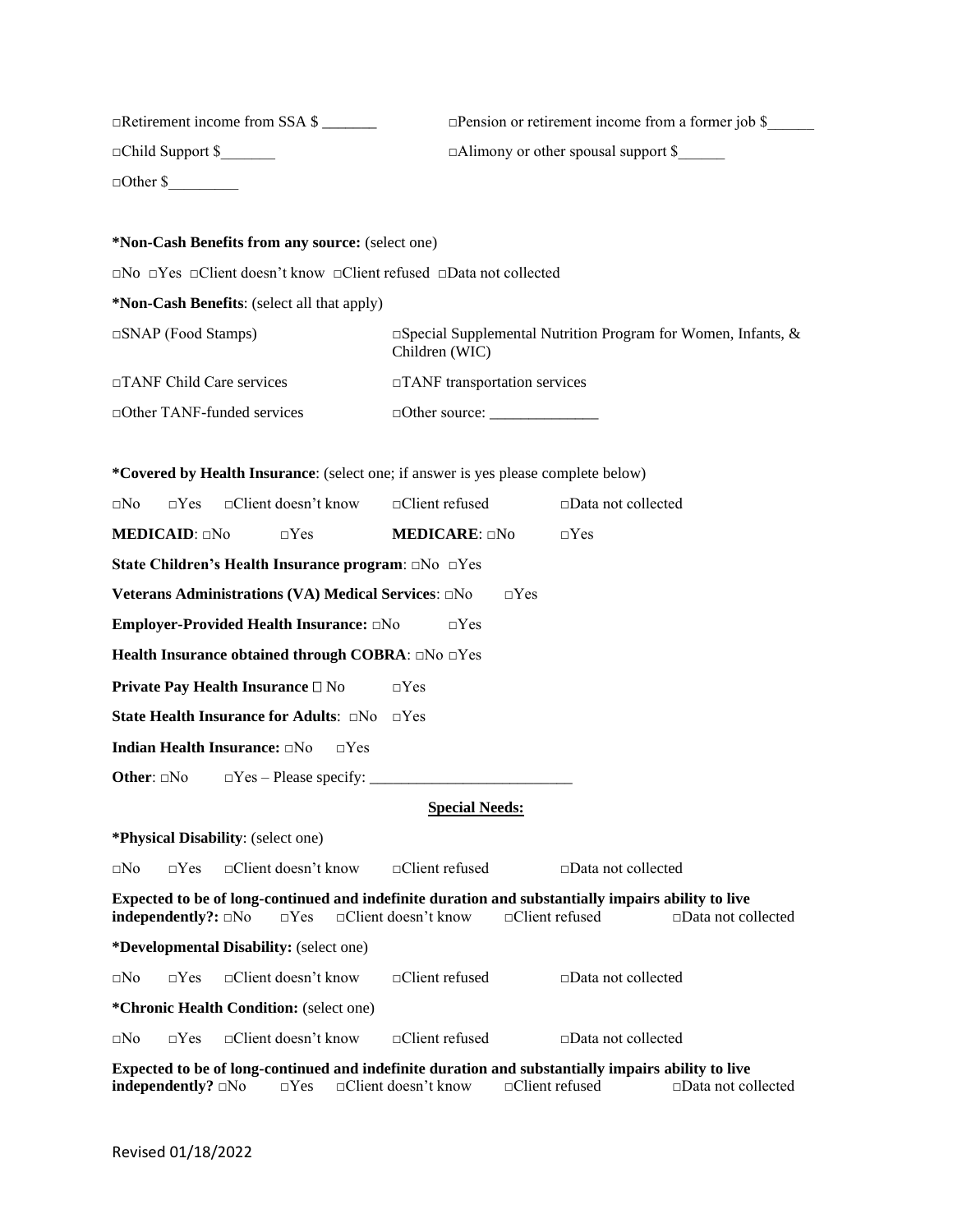| *HIV/AIDS: (select one)                                                                                                                                                                                                                                                  |                               |                              |                            |                                                                                                                                                                                                                           |                              |                       |  |
|--------------------------------------------------------------------------------------------------------------------------------------------------------------------------------------------------------------------------------------------------------------------------|-------------------------------|------------------------------|----------------------------|---------------------------------------------------------------------------------------------------------------------------------------------------------------------------------------------------------------------------|------------------------------|-----------------------|--|
| $\neg Yes$<br>$\square$ No                                                                                                                                                                                                                                               | $\Box$ Client doesn't know    | □Client refused              |                            |                                                                                                                                                                                                                           | □Data not collected          |                       |  |
| *Mental Health Disorder: (select one)                                                                                                                                                                                                                                    |                               |                              |                            |                                                                                                                                                                                                                           |                              |                       |  |
| $\neg Yes$<br>$\square$ No                                                                                                                                                                                                                                               | $\Box$ Client doesn't know    | $\Box$ Client refused        |                            |                                                                                                                                                                                                                           | $\Box$ Data not collected    |                       |  |
| (If client has a mental health disorder) Expected to of long-continued and indefinite duration and substantially<br>impairs ability to live independently?                                                                                                               |                               |                              |                            |                                                                                                                                                                                                                           |                              |                       |  |
| $\neg Yes$<br>$\square$ No                                                                                                                                                                                                                                               | □Client doesn't know          | □Client refused              |                            |                                                                                                                                                                                                                           | $\square$ Data not collected |                       |  |
| <i>*Substance Use Disorder: (select one)</i>                                                                                                                                                                                                                             |                               |                              |                            |                                                                                                                                                                                                                           |                              |                       |  |
| □Alcohol Abuse □Drug Abuse<br>$\square$ No                                                                                                                                                                                                                               |                               |                              |                            | $\Box$ Both Alcohol & Drug Abuse                                                                                                                                                                                          |                              | □Client doesn't know  |  |
| □Client refused                                                                                                                                                                                                                                                          | $\square$ Data not collected  |                              |                            |                                                                                                                                                                                                                           |                              |                       |  |
| (If client has a substance abuse disorder) Expected to of long-continued and indefinite duration and<br>substantially impairs ability to live independently?                                                                                                             |                               |                              |                            |                                                                                                                                                                                                                           |                              |                       |  |
| $\neg Yes$<br>$\square$ No                                                                                                                                                                                                                                               | $\Box$ Client doesn't know    | $\Box$ Client refused        |                            |                                                                                                                                                                                                                           | $\Box$ Data not collected    |                       |  |
| <b>Disabling Condition:</b> (auto calculated)                                                                                                                                                                                                                            |                               |                              |                            |                                                                                                                                                                                                                           |                              |                       |  |
| <b>Domestic Violence</b>                                                                                                                                                                                                                                                 |                               |                              |                            |                                                                                                                                                                                                                           |                              |                       |  |
|                                                                                                                                                                                                                                                                          |                               |                              |                            |                                                                                                                                                                                                                           |                              |                       |  |
| *Domestic Violence Victim/Survivor: (select one)                                                                                                                                                                                                                         |                               |                              |                            |                                                                                                                                                                                                                           |                              |                       |  |
| $\Box$ Yes<br>$\square$ No                                                                                                                                                                                                                                               | $\Box$ Client doesn't know    | $\Box$ Client refused        |                            |                                                                                                                                                                                                                           | $\square$ Data not collected |                       |  |
| *(If Yes) When experience occurred: (select one)                                                                                                                                                                                                                         |                               |                              |                            |                                                                                                                                                                                                                           |                              |                       |  |
| $\Box$ Within the past three months                                                                                                                                                                                                                                      |                               |                              | $\Box$ Client doesn't know |                                                                                                                                                                                                                           |                              |                       |  |
| $\square$ Three to six months ago                                                                                                                                                                                                                                        | $\Box$ Client refused         |                              |                            |                                                                                                                                                                                                                           |                              |                       |  |
| $\Box$ From six to twelve months ago                                                                                                                                                                                                                                     |                               | $\square$ Data not collected |                            |                                                                                                                                                                                                                           |                              |                       |  |
| $\Box$ More than a year ago                                                                                                                                                                                                                                              |                               |                              |                            |                                                                                                                                                                                                                           |                              |                       |  |
| *Are you currently fleeing? (select one)                                                                                                                                                                                                                                 |                               |                              |                            |                                                                                                                                                                                                                           |                              |                       |  |
| $\square$ No<br>$\Box$ Yes                                                                                                                                                                                                                                               | $\Box$ Client doesn't know    | □Client refused              |                            |                                                                                                                                                                                                                           | $\square$ Data not collected |                       |  |
| <b>General Health Status:</b>                                                                                                                                                                                                                                            |                               |                              |                            |                                                                                                                                                                                                                           |                              |                       |  |
| $\square$ Excellent<br>$\Box$ Very Good                                                                                                                                                                                                                                  | $\square$ Good $\square$ Fair |                              | $\square$ Poor             | □Client Doesn't Know                                                                                                                                                                                                      |                              | $\Box$ Client Refused |  |
| □Data Not Collected                                                                                                                                                                                                                                                      |                               |                              |                            |                                                                                                                                                                                                                           |                              |                       |  |
| <b>Household Program Enrollment:</b>                                                                                                                                                                                                                                     |                               |                              |                            |                                                                                                                                                                                                                           |                              |                       |  |
| *Individual/Family Type:<br>□Individual Male<br>□Individual Female<br>$\Box$ Individual Male Youth (<18)<br>$\Box$ Individual Female Youth (<18)<br>□Single Parent Family – Male Head<br>□Single Parent Family – Female Head<br>$\Box$ Single Parent Family – Youth Head |                               |                              |                            | $\Box$ Two Parent Family - Adult<br>$\Box$ Two Parent Family - Youth<br>□Adult Couple w/o Children<br>□Household w/only Children<br>□Other household type<br>□Household member - adult<br>$\Box$ Household member – child |                              |                       |  |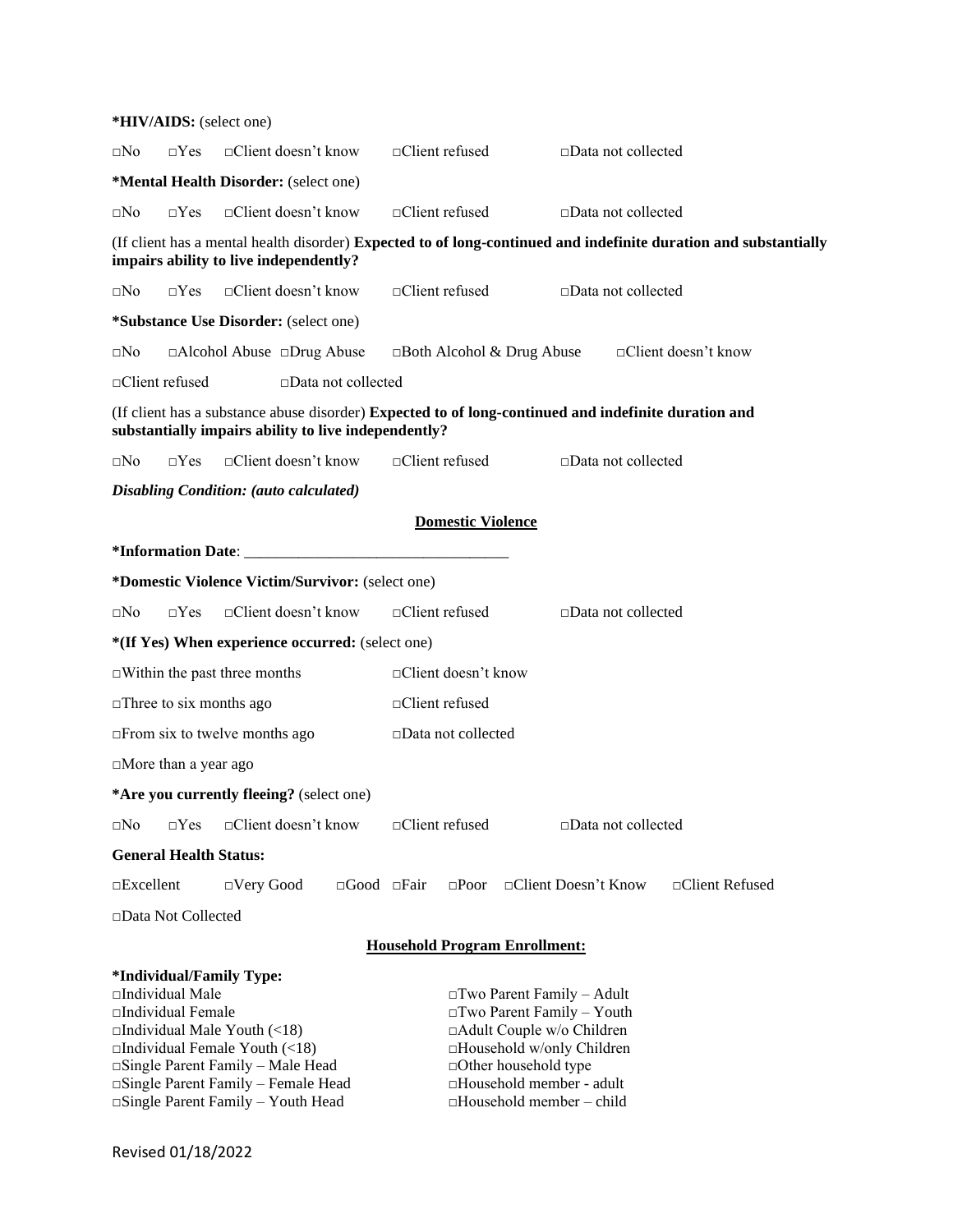**Household Size \_\_\_\_\_\_\_\_\_\_\_\_**

# **Non-HMIS Data Elements:**

| Homeless Cause: (select one)<br>$\Box$ Benefits Loss/Reduction<br>$\square$ Job Income Loss/Reduction<br>$\Box$ Eviction<br>$\Box$ Relocation<br>□Release from prison/jail<br>□Release from Hospital<br>Release from Psych. Facility<br>$\Box$ Illness<br>$\square$ Unknown |                                                      | $\Box$ Injury<br>$\square$ Domestic Violence<br>$\Box$ Asked to leave shared residence<br>□Drug/Alcohol Abuse<br>$\Box$ Other<br>$\Box$ Natural Disaster<br>$\Box$ Foreclosure – Rented Property<br>□Foreclosure – Owned Property<br>$\Box$ Not Homeless |                           |  |  |  |
|-----------------------------------------------------------------------------------------------------------------------------------------------------------------------------------------------------------------------------------------------------------------------------|------------------------------------------------------|----------------------------------------------------------------------------------------------------------------------------------------------------------------------------------------------------------------------------------------------------------|---------------------------|--|--|--|
|                                                                                                                                                                                                                                                                             |                                                      | *Zip Code of Last Permanent Address: ______ (enter five 9's if they don't know zip code)                                                                                                                                                                 |                           |  |  |  |
| Zip Code Data Quality: (select one)                                                                                                                                                                                                                                         |                                                      |                                                                                                                                                                                                                                                          |                           |  |  |  |
| □Full/Partial Zip Code Reported                                                                                                                                                                                                                                             | $\square$ Don't know                                 | $\Box$ Refused                                                                                                                                                                                                                                           |                           |  |  |  |
| *Current Student: (select one)                                                                                                                                                                                                                                              |                                                      |                                                                                                                                                                                                                                                          |                           |  |  |  |
| $\Box$ No<br>$\Box$ Don't know<br>$\neg Yes$                                                                                                                                                                                                                                | $\Box$ Refused                                       |                                                                                                                                                                                                                                                          |                           |  |  |  |
| *Received vocational training or apprenticeship certificate: (select one)                                                                                                                                                                                                   |                                                      |                                                                                                                                                                                                                                                          |                           |  |  |  |
| $\square$ No<br>$\square$ Don't know<br>$\Box$ Yes                                                                                                                                                                                                                          | $\Box$ Refused                                       |                                                                                                                                                                                                                                                          |                           |  |  |  |
| <b>Well Being</b>                                                                                                                                                                                                                                                           |                                                      |                                                                                                                                                                                                                                                          |                           |  |  |  |
|                                                                                                                                                                                                                                                                             | *Client perceives their life to has value and worth: |                                                                                                                                                                                                                                                          |                           |  |  |  |
| $\square$ Strongly disagree                                                                                                                                                                                                                                                 | $\square$ Somewhat disagree                          | $\Box$ Neither agree or disagree                                                                                                                                                                                                                         | $\square$ Somewhat agree  |  |  |  |
| $\Box$ Refused<br>□ Client Doesn't know<br>$\square$ Data not collected<br>$\Box$ Strongly agree                                                                                                                                                                            |                                                      |                                                                                                                                                                                                                                                          |                           |  |  |  |
| *Client Perceives they have support from others who will listen to problems:                                                                                                                                                                                                |                                                      |                                                                                                                                                                                                                                                          |                           |  |  |  |
| $\square$ Somewhat disagree<br>$\square$ Strongly disagree                                                                                                                                                                                                                  |                                                      | $\Box$ Neither agree or disagree<br>$\square$ Somewhat agree                                                                                                                                                                                             |                           |  |  |  |
| $\Box$ Client Doesn't know<br>$\square$ Strongly agree                                                                                                                                                                                                                      |                                                      | $\Box$ Refused<br>$\square$ Data not collected                                                                                                                                                                                                           |                           |  |  |  |
| *Client perceives they have a tendency to bounce back after hard times:                                                                                                                                                                                                     |                                                      |                                                                                                                                                                                                                                                          |                           |  |  |  |
| $\square$ Strongly disagree                                                                                                                                                                                                                                                 | $\square$ Somewhat disagree                          | $\hfill \Box$<br>Neither agree or disagree                                                                                                                                                                                                               | $\square$ Somewhat agree  |  |  |  |
| $\Box$ Client Doesn't know<br>$\square$ Strongly agree                                                                                                                                                                                                                      |                                                      | $\Box$ Refused<br>$\Box$ Data not collected                                                                                                                                                                                                              |                           |  |  |  |
| *Client's frequency of feeling nervous, tense, worried, frustrated, or afraid:                                                                                                                                                                                              |                                                      |                                                                                                                                                                                                                                                          |                           |  |  |  |
| $\Box$ Not at all                                                                                                                                                                                                                                                           |                                                      | $\Box$ Once a month $\Box$ Several times a month $\Box$ Several times a week                                                                                                                                                                             | $\Box$ At least every day |  |  |  |
| $\Box$ Client doesn't know<br>$\Box$ Client refused $\Box$ Data not collected                                                                                                                                                                                               |                                                      |                                                                                                                                                                                                                                                          |                           |  |  |  |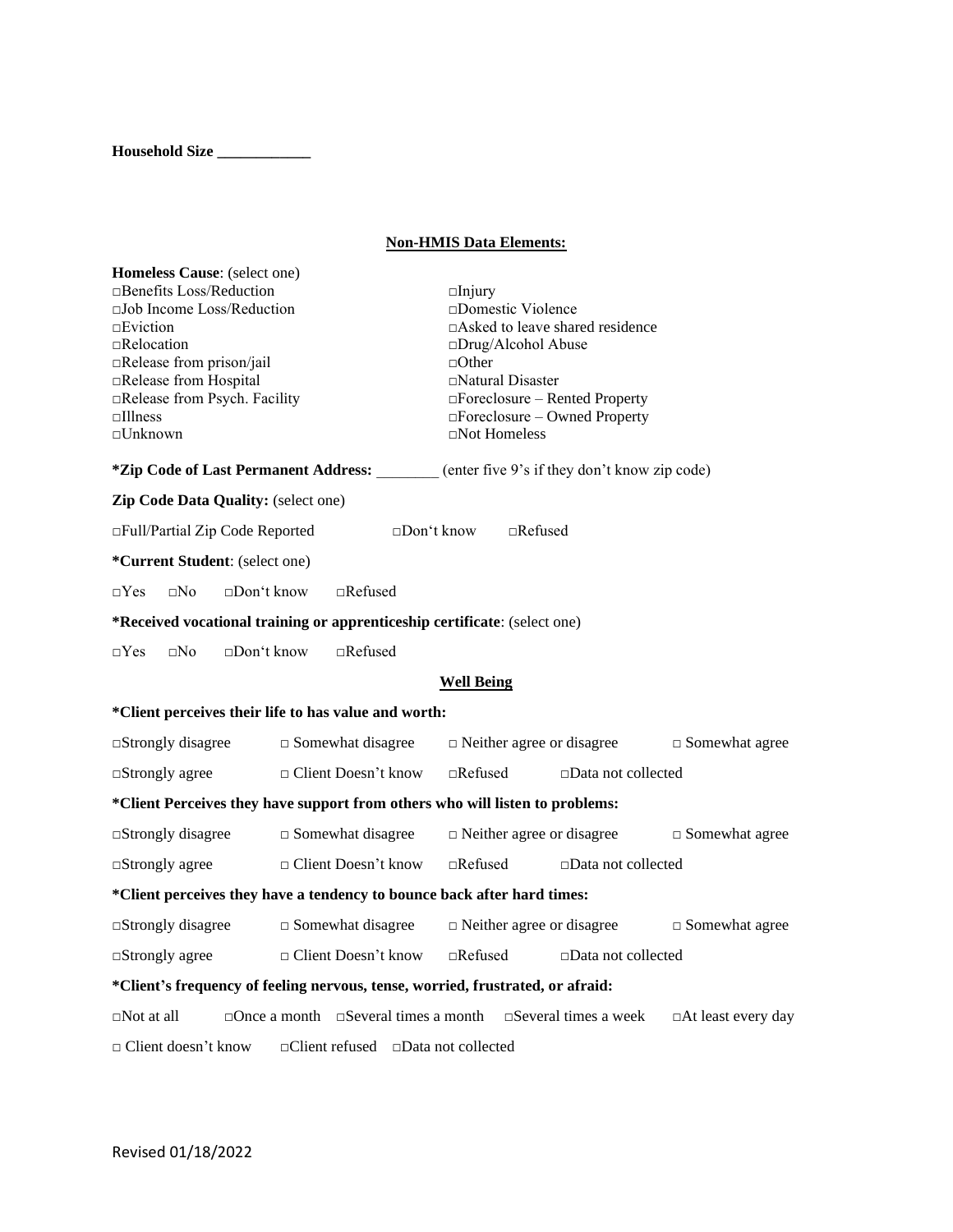# **Children's Education Questions:**

| <i>*Education Enrollment Status: (select one)</i> |                                                  |                                                                                                  | $\Box$ Yes                    | $\square$ No                   | $\Box$ Don't know                            |                     | $\Box$ Refused |                  |
|---------------------------------------------------|--------------------------------------------------|--------------------------------------------------------------------------------------------------|-------------------------------|--------------------------------|----------------------------------------------|---------------------|----------------|------------------|
|                                                   |                                                  | If yes, was/is the child connected to the McKinney-Vento Homeless Assistance Act school liaison? |                               |                                |                                              |                     |                |                  |
| (Select one) $\Box$ Yes                           | $\square$ No                                     | $\square$ Don't know                                                                             | $\Box$ Refused                |                                |                                              |                     |                |                  |
|                                                   |                                                  |                                                                                                  |                               |                                |                                              |                     |                |                  |
| Type of School: (select one)                      |                                                  |                                                                                                  |                               |                                |                                              |                     |                |                  |
|                                                   |                                                  | $\Box$ Public school $\Box$ Parochial or other private school $\Box$ Don't know                  |                               |                                | $\Box$ Refused                               |                     |                |                  |
|                                                   |                                                  |                                                                                                  |                               |                                |                                              |                     |                |                  |
|                                                   | *Student Body Age: (select one)                  |                                                                                                  |                               |                                |                                              |                     |                |                  |
| □Nursery/Preschool                                |                                                  |                                                                                                  |                               | $\square$ Six-Year High School |                                              |                     |                |                  |
| □Kindergarten School                              |                                                  |                                                                                                  |                               |                                | $\Box$ High School – Other than listed above |                     |                |                  |
| □Elementary School                                |                                                  |                                                                                                  |                               |                                | □Special Elem/Sec. School for Handicapped    |                     |                |                  |
| □Middle School                                    |                                                  |                                                                                                  |                               |                                | □Special Elementary School for Handicapped   |                     |                |                  |
| □ Approved Junior High School                     |                                                  |                                                                                                  |                               |                                | □ Special Secondary School for Handicapped   |                     |                |                  |
| □Four-Year High School                            |                                                  |                                                                                                  |                               | □Three-Year School             |                                              |                     |                |                  |
|                                                   | □County Voc-Tech School or Institute             |                                                                                                  | □Adult Education School       |                                |                                              |                     |                |                  |
| □Evening High School (Approved)                   |                                                  | □Evening School for Foreign Born (Approved)                                                      |                               |                                |                                              |                     |                |                  |
|                                                   |                                                  |                                                                                                  |                               |                                |                                              |                     |                |                  |
|                                                   |                                                  |                                                                                                  |                               |                                |                                              |                     |                |                  |
|                                                   |                                                  |                                                                                                  |                               |                                |                                              |                     |                |                  |
|                                                   | *Barriers to Enrollment: (select all that apply) |                                                                                                  |                               |                                |                                              |                     |                |                  |
| $\square$ None                                    |                                                  |                                                                                                  | □School Records               |                                |                                              |                     |                |                  |
| □School Selection                                 |                                                  |                                                                                                  | $\Box$ Transportation         |                                |                                              |                     |                |                  |
| □Immunization or Other Medical Records            |                                                  |                                                                                                  | □Other Enrollment Issues      |                                |                                              |                     |                |                  |
| □Residency Required                               |                                                  |                                                                                                  | □Birth Certificates           |                                |                                              |                     |                |                  |
| □Legal Guardianship requirements                  |                                                  |                                                                                                  | □Physical examination records |                                |                                              |                     |                |                  |
| *Marital Status: (select one)                     |                                                  |                                                                                                  |                               |                                |                                              |                     |                |                  |
| $\square$ Single                                  | □Married                                         | □Common Law                                                                                      |                               | $\square$ Divorced             |                                              | $\square$ Separated |                | $\Box$ Remarried |
| $\Box$ Widow(er)                                  | $\Box$ Civil Union                               |                                                                                                  |                               |                                |                                              |                     |                |                  |
|                                                   |                                                  |                                                                                                  |                               |                                |                                              |                     |                |                  |
|                                                   | *Services Sought: (select all that apply)        |                                                                                                  |                               |                                |                                              |                     |                |                  |
| $\square$ Shelter/Housing                         |                                                  |                                                                                                  | □Drug Treatment               |                                |                                              |                     |                |                  |
| □Mental Health Care                               |                                                  |                                                                                                  | □Medical Care                 |                                |                                              |                     |                |                  |